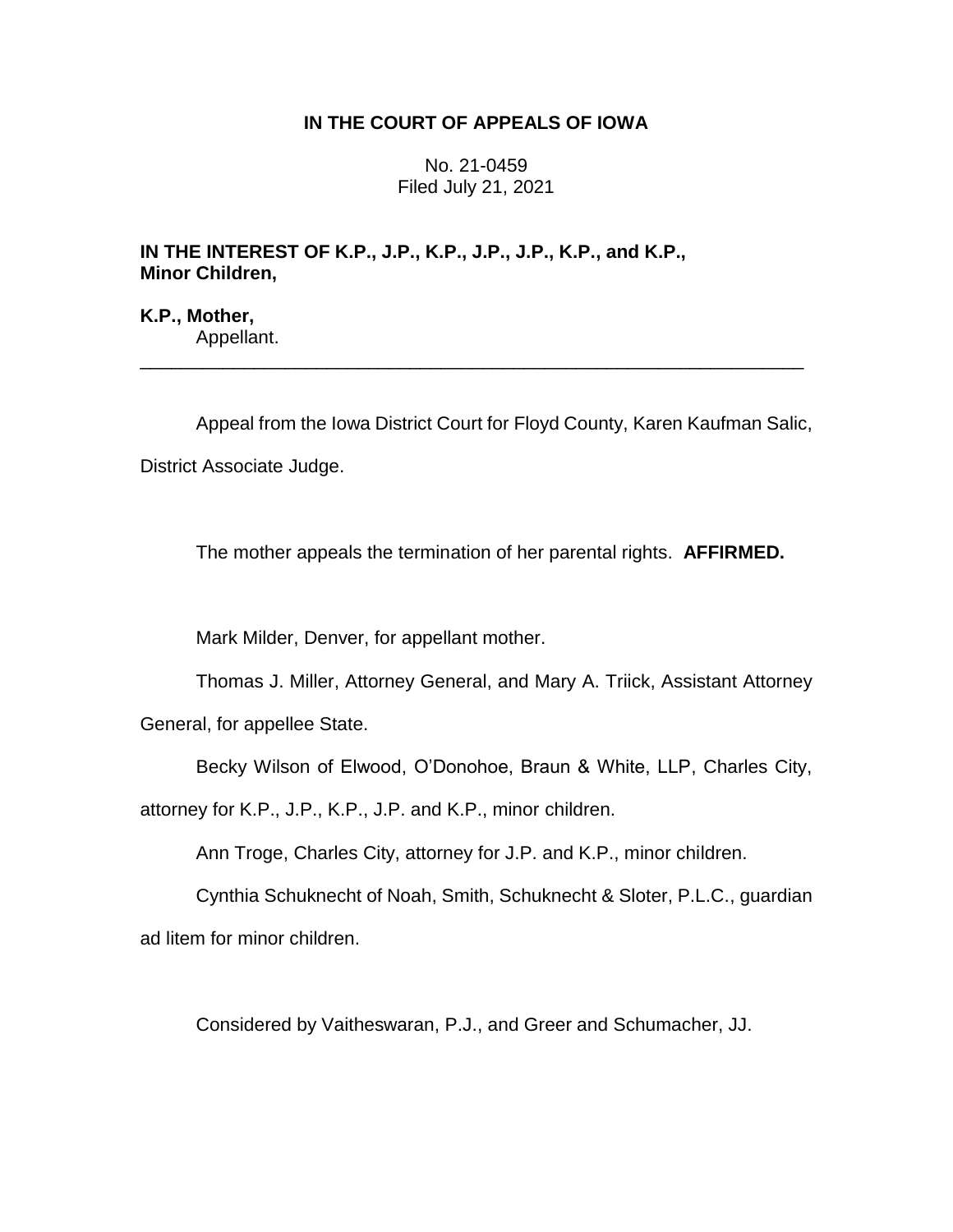## **GREER, Judge.**

The mother appeals the termination of her parental rights to seven children.<sup>1</sup> The children range in age from seventeen years old (sixteen at the time of the termination hearing) to five years old. Iowa Code section 232.116(1)(f) (2020) was the ground for termination as to all seven children. The mother argues the State failed to prove grounds for termination under section 232.116(1)(f) because the children could have been returned to her care or, alternatively, claims the juvenile court should have granted a six-month extension to allow her more time to work toward reunification. Lastly, she asserts the juvenile court should have applied exceptions to termination under Iowa Code section 232.116(3)(b) and (c).

## **I. Facts and Earlier Proceedings.**

 $\overline{a}$ 

This family's history with the Iowa Department of Human Services (DHS), began in 2004, when the oldest child was born. After that case resolved in 2006, the next intervention with DHS occurred in 2016 because of domestic violence between the parents. By 2017, the family had grown to eight children, although only seven are at issue here.<sup>2</sup> In 2018, ten different child protective services (CPS)

<sup>&</sup>lt;sup>1</sup> The mother had eight children. A younger child, K.P., was born in 2017 to a different father, and the mother's parental rights to this child were terminated in a prior, separate proceeding. The juvenile court took judicial notice of all case filings related to the eight children. We have decided several cases involving the eighth child. *See In re K.P.*, No. 20-1387 , 2021 WL 1016577 (Iowa Ct. App. Mar. 17, 2021) (terminating the mother's rights); *In re K.P.*[, No. 20-0402, 2020 WL 3571890](https://1.next.westlaw.com/Link/Document/FullText?findType=Y&serNum=2051366908&pubNum=0000999&originatingDoc=I9667bd30879511eba0bf9e471a95d041&refType=RP&originationContext=document&transitionType=DocumentItem&contextData=(sc.Keycite))  [\(Iowa Ct. App. July 1, 2020\)](https://1.next.westlaw.com/Link/Document/FullText?findType=Y&serNum=2051366908&pubNum=0000999&originatingDoc=I9667bd30879511eba0bf9e471a95d041&refType=RP&originationContext=document&transitionType=DocumentItem&contextData=(sc.Keycite)) (addressing the father's challenge to removal); *[In re](https://1.next.westlaw.com/Link/Document/FullText?findType=Y&serNum=2050782987&pubNum=0000999&originatingDoc=I9667bd30879511eba0bf9e471a95d041&refType=RP&originationContext=document&transitionType=DocumentItem&contextData=(sc.Keycite))  K.P.*[, No. 20-0220, 2020 WL 1881122 \(Iowa Ct. App. Apr. 15, 2020\)](https://1.next.westlaw.com/Link/Document/FullText?findType=Y&serNum=2050782987&pubNum=0000999&originatingDoc=I9667bd30879511eba0bf9e471a95d041&refType=RP&originationContext=document&transitionType=DocumentItem&contextData=(sc.Keycite)) (addressing the mother's challenge to removal); *In re K.P.*, No. 19-0470, 2019 WL 2524137 (Iowa Ct. App. June 19, 2019) (addressing both parents' challenge to removal).  $2$  The children impacted by this proceeding are: K.P., age seventeen; K.P., age fifteen; J.P., age 14; J.P., age thirteen; K.P., age eight; J.P., age six; and K.P., age five. Their father died in December 2019.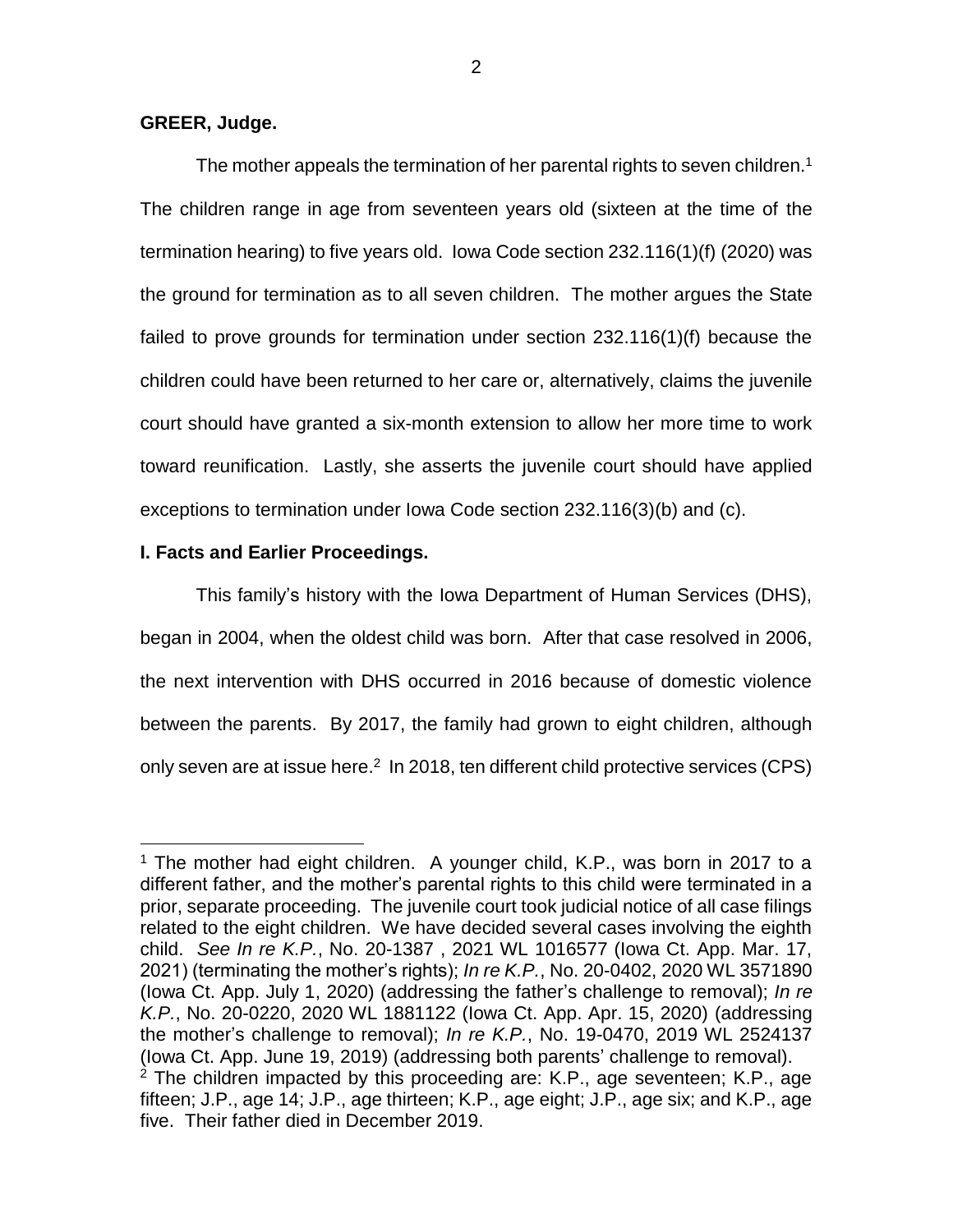investigations were launched, but all ten were ultimately unconfirmed. *See K.P.*, 2019 WL 2524137, at \*1. The allegations involved multiple children and "included abuse, use of dangerous substances around the children.<sup>[3]</sup> denial of critical care, and failure to supervise the children." *Id.* There were also reports of domestic violence in the presence of the children. Because of a genetic predisposition, three of the seven children require cochlear implants, and the mother's neglect of those devices became another allegation raising the concern of adjudicatory harm.

In February 2019, all eight children were adjudicated in need of assistance (CINA) under Iowa Code section 232.2(6)(c)(2) (2019). *Id.* at \*2. The juvenile court ordered removal from the mother's care, but the State, DHS, and the guardian ad litem recommended the parents share custody of the children. The mother appealed, and our court reversed the removal in June 2019, finding it was not supported by clear and convincing evidence. *Id.* at \*3. In particular, we determined the mother was participating in services, working to improve her parenting skills, and was no longer in the relationship that was the main source of domestic violence concerns. *Id.* The State requested removal of the children again that October, but the juvenile court denied the request because the evidence presented was mostly the same evidence found insufficient by our court. The juvenile court also granted the mother's request to close seven of the CINA cases, $^{\rm 4}$ finding:

 $\overline{a}$ 

<sup>&</sup>lt;sup>3</sup> The mother obtained a substance-abuse evaluation in March 2019 and was diagnosed with an unspecified alcohol related disorder, unspecified amphetaminetype use disorder, and unspecified cannabis-related disorder.

<sup>&</sup>lt;sup>4</sup> The juvenile court did not close the CINA case as to the youngest child, who has a different father than the seven children at issue.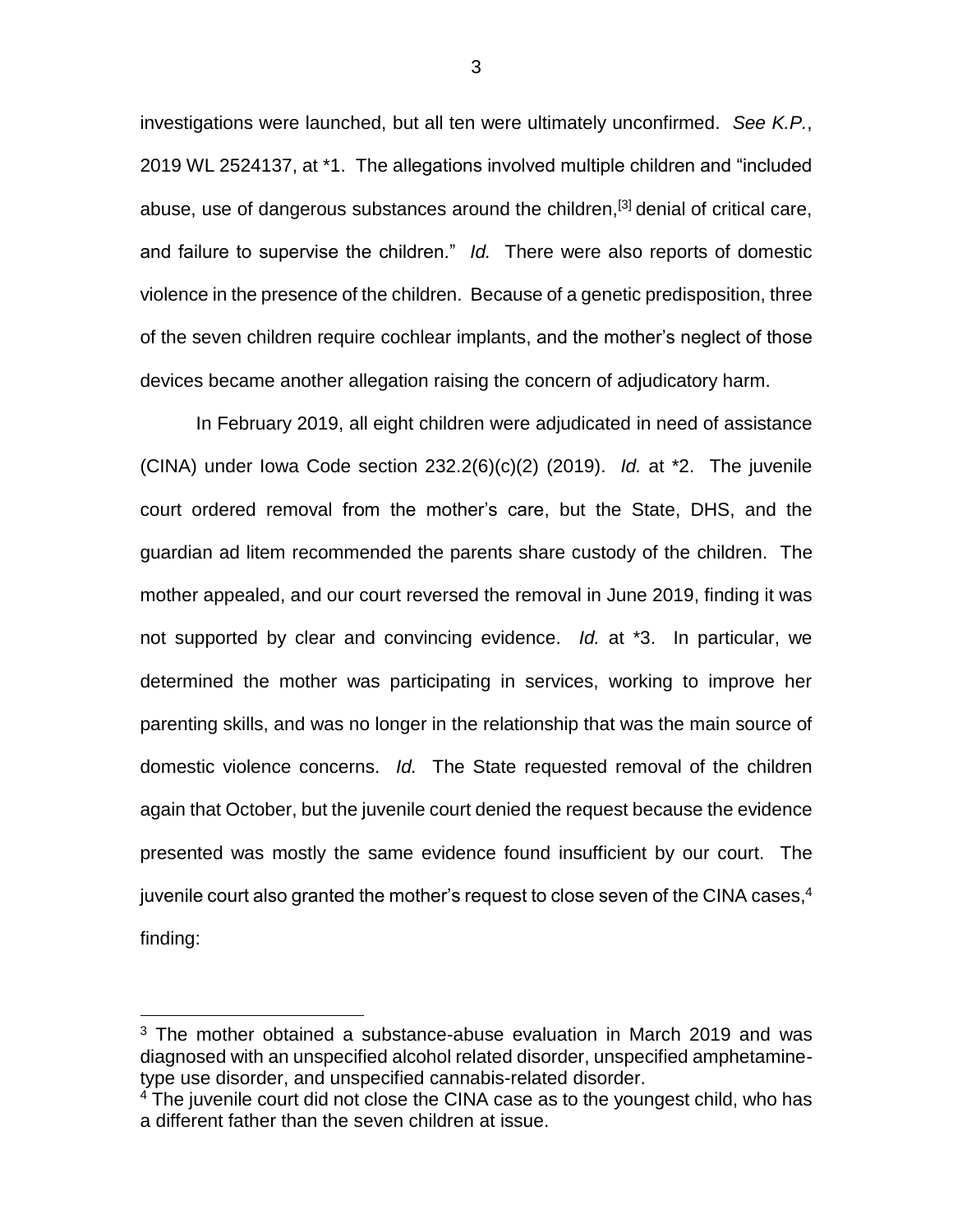The purposes of the order cannot reasonably be accomplished because there has not been meaningful progress by [the mother] . . . . In particular, [the mother] skirts the edge of compliance with the court's orders and is unwilling to fully engage in any court ordered services. Further, the efforts made to effect the purposes of the order have been unsuccessful and other options to effect the purposes of the order are not available. Many of the issues for these two parents cannot be resolved by this Court, [DHS] or any services available. There is an existing custodial order for these children. Termination of the dispositional order and unsuccessful case closure is appropriate.

Less than two months later, in December 2019, the seven older children tragically lost their father. Shortly after, DHS received a video appearing to show the mother snorting a substance believed to be cocaine. Based on the video, the children were removed and the State again petitioned to have the children adjudicated CINA in January 2020. The children were split into three homes and remain separated to date, although they do regularly visit one another.

The mother concedes it was her in the video but denies she was snorting cocaine. She acknowledges two relapses with cocaine in March and August 2020. She consistently provided negative test results after the August relapse up to November, but the mother's DHS caseworker testified she had not asked the mother to test in December, January, or February. Further testing was not approved, apparently over concerns that past results were not valid. The juvenile court did not think the clean test results were credible, believing the mother was circumventing the drug testing. We noted our finding in April 2020 that

the mother ignores the fact that she has been found to have taken efforts to sabotage drug testing and has been believed to have been successful in such efforts due to the fact that the mother has had negative drug tests during times when it would have been expected she would test positive given her admissions of use.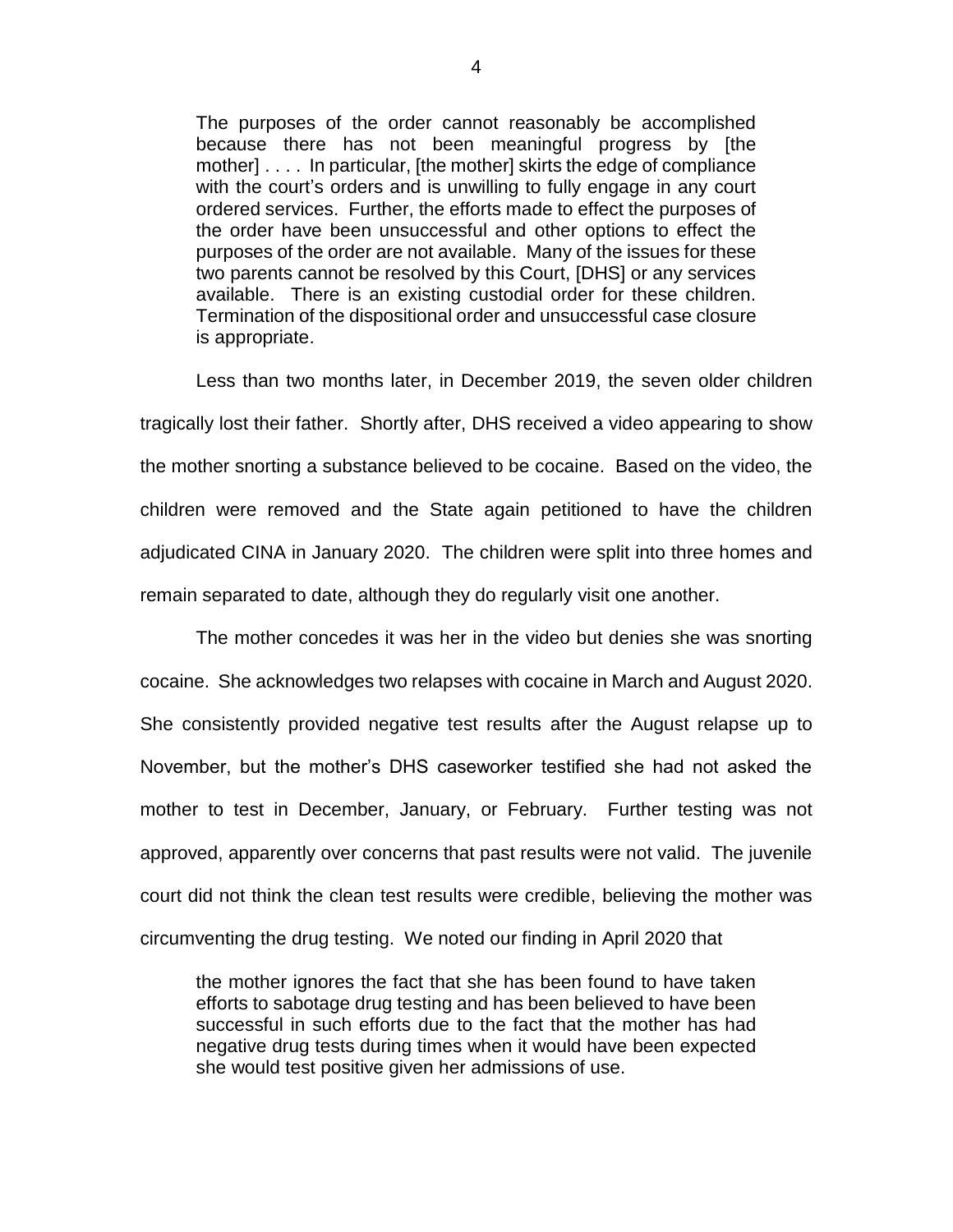*K.P.*, 2020 WL 1881122, at \*2. Raising additional concerns, a family support specialist observed a "pass any drug test" kit in the mother's home in September 2020.

The juvenile court also questioned the mother's attendance at a concert in the spring of 2020 and two motorcycle rallies that summer, which it considered risky behavior given the "increased temptation" for substance abuse. Additionally the juvenile court noted such action given the COVID-19 public health emergency posed a risk of contracting and transmitting the virus to her children. And, certain pictures and videos from these events were posted online, including one posted by the mother where her buttocks was exposed. While this may very well embarrass the children and does not show maturity on the part of the mother to put her children before her need to be a "free spirit," it does not amount to adjudicatory harm contemplated by the statute.

The mother's relationship with the children is somewhat of a mixed bag. The oldest child, age sixteen at the time of termination, refuses to attend visits or have any contact with his mother. That said, he would not affirmatively support termination of her parental rights out of fear of impacting the younger children. The third oldest also resisted visits and favored termination. The other children have expressed some desire to reunite with their mother, but three of the children are eight years old or younger. Two of the older children, age fifteen and twelve, generally objected to termination.

In a separate but related matter, the mother's parental rights to her threeyear old child, a half-sibling of the other seven children, were terminated in October 2020. She appealed, and we affirmed the termination. *K.P.*, 2021 WL 1016577,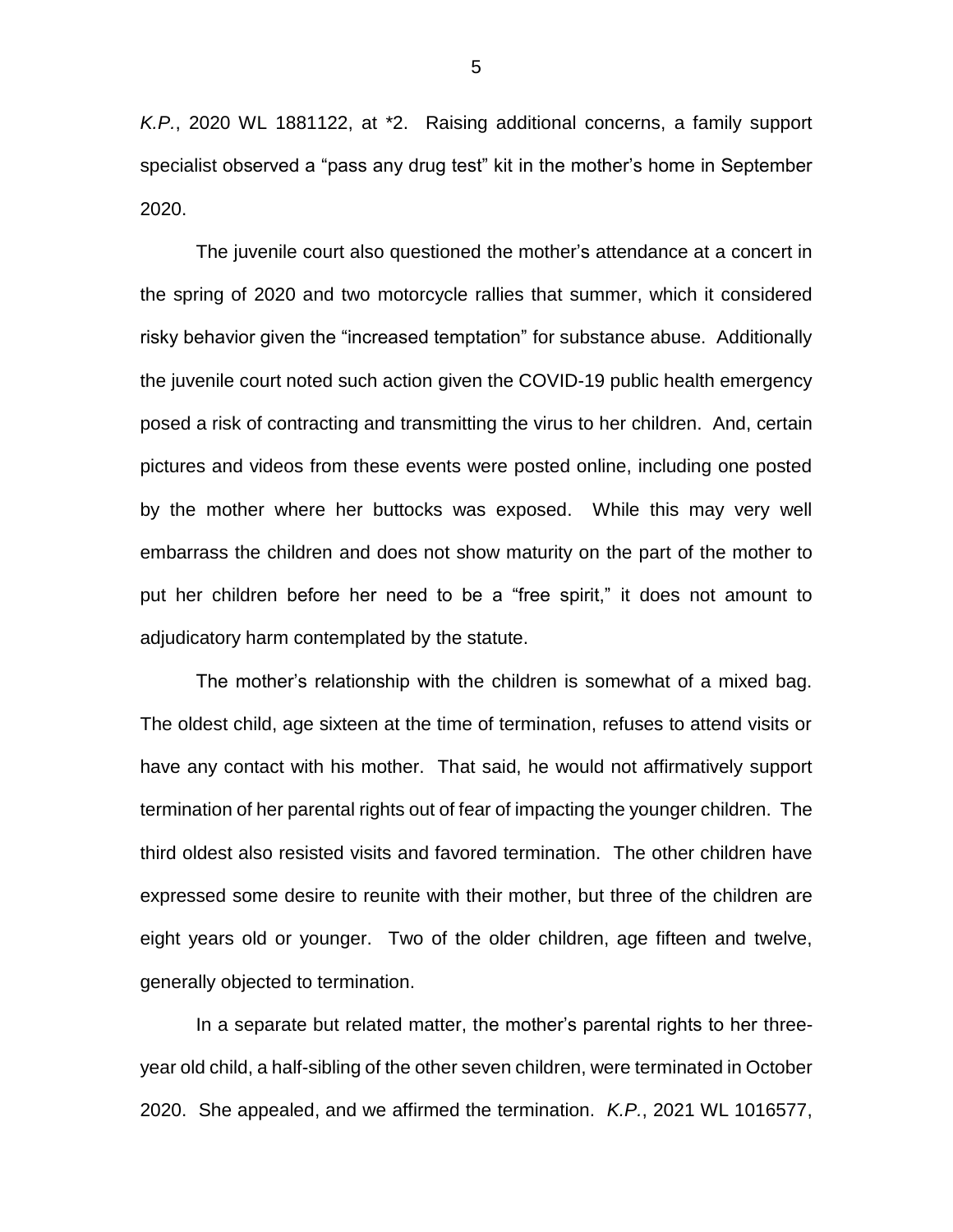at \*1. We noted the mother continued to struggle with "unresolved mental-health issues, violence and abuse . . . , proper supervision, and meeting essential needs." *Id.* at <sup>\*</sup>2. We again noted concerns that the mother was able to successfully circumvent drug testing.

Despite the twists and turns of the proceedings, we acknowledge the mother's progress since the October termination involving the three-year-old child she had with another father. Her substance-abuse counselor reports she has been a consistent and active participant in treatment. But the juvenile court chastised the counselor for not being aware or concerned about the likelihood the mother's drug test results were not accurate. As another positive, the mother obtained a fulltime job at a local factory. Domestic violence issues are no longer a concern, although this is likely attributable to the death of the children's father and the mother's relationship with the other father ending. Still, she continued undisclosed relationships with men, which could not be evaluated as healthy by DHS. Her DHS caseworker said the mother has consistently attended visits with the children, while remaining prepared, appropriate, and active. She maintains a safe and appropriate environment for the children during visits at her home. There have been no reports that the mother is under the influence during visits. One foster home placement commended the mother for attending health-care and school appointments for two of the children. It was also noted that the three children with impaired hearing had functioning cochlear implants on a consistent basis.

## **II. Standard of Review and Error Preservation.**

We review the termination of parental rights de novo. *In re Z.P.*, 948 N.W.2d 518, 522 (Iowa 2020). "We will uphold an order terminating parental rights when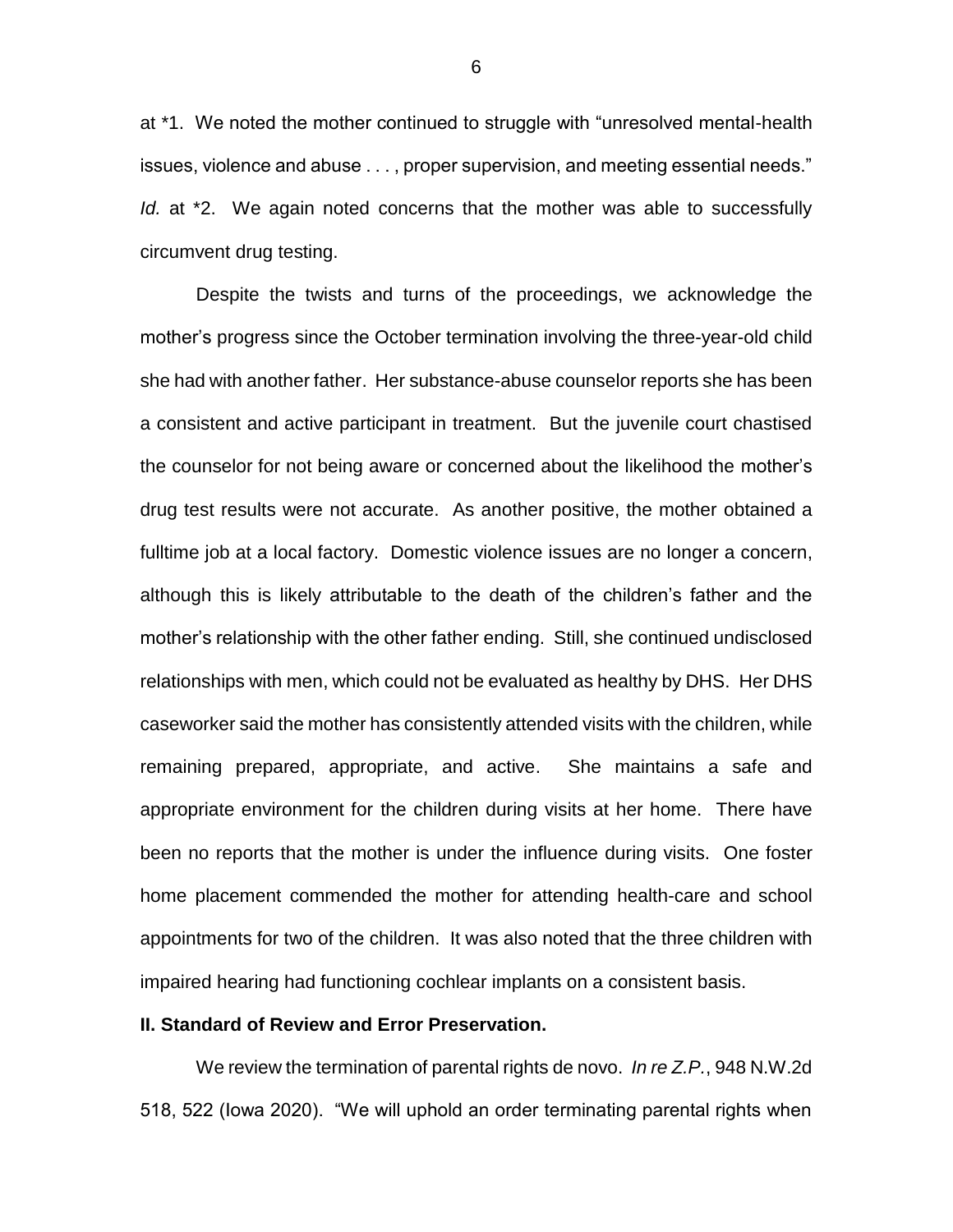there is clear and convincing evidence of the statutory grounds for termination. Evidence is clear and convincing when there is no serious or substantial doubt as to the correctness of the conclusions of law drawn from the evidence." *In re T.S.*, 868 N.W.2d 425, 431 (Iowa Ct. App. 2015) (citation omitted). Our primary concern is the best interest of the children. *In re J.E.*, 723 N.W.2d 793, 798 (Iowa 2006).

The mother preserved error on her claims by contesting the grounds for termination at trial and requesting a six-month extension to work toward reunification. The juvenile court decided no statutory exceptions to termination applied, so that issue is also preserved.

### **III. Analysis.**

 $\overline{a}$ 

We review termination of parental rights using a three-step analysis. *In re P.L.*, 778 N.W.2d 33, 39 (Iowa 2010). First, we determine whether a ground for termination under Iowa Code section 232.116(1) is established. *Id.* Second, if a ground for termination is established, we apply the best-interest framework under Iowa Code section 232.116(2). *Id.* Third, if the best interest framework supports termination, we consider whether any permissive exceptions to termination under Iowa Code section 232.116(3) apply. *Id.* 

## **A. Termination under Section 232.116(1)(f).**

The mother concedes the first three elements of Iowa Code section  $232.116(1)$ (f) were established.<sup>5</sup> She contests the final element, arguing the State

<sup>&</sup>lt;sup>5</sup> lowa Code section 232.116(1)(f) provides parental rights may be terminated if the court finds:

<sup>(1)</sup> The child is four years of age or older.

<sup>(2)</sup> The child has been adjudicated a child in need of assistance pursuant to section 232.96.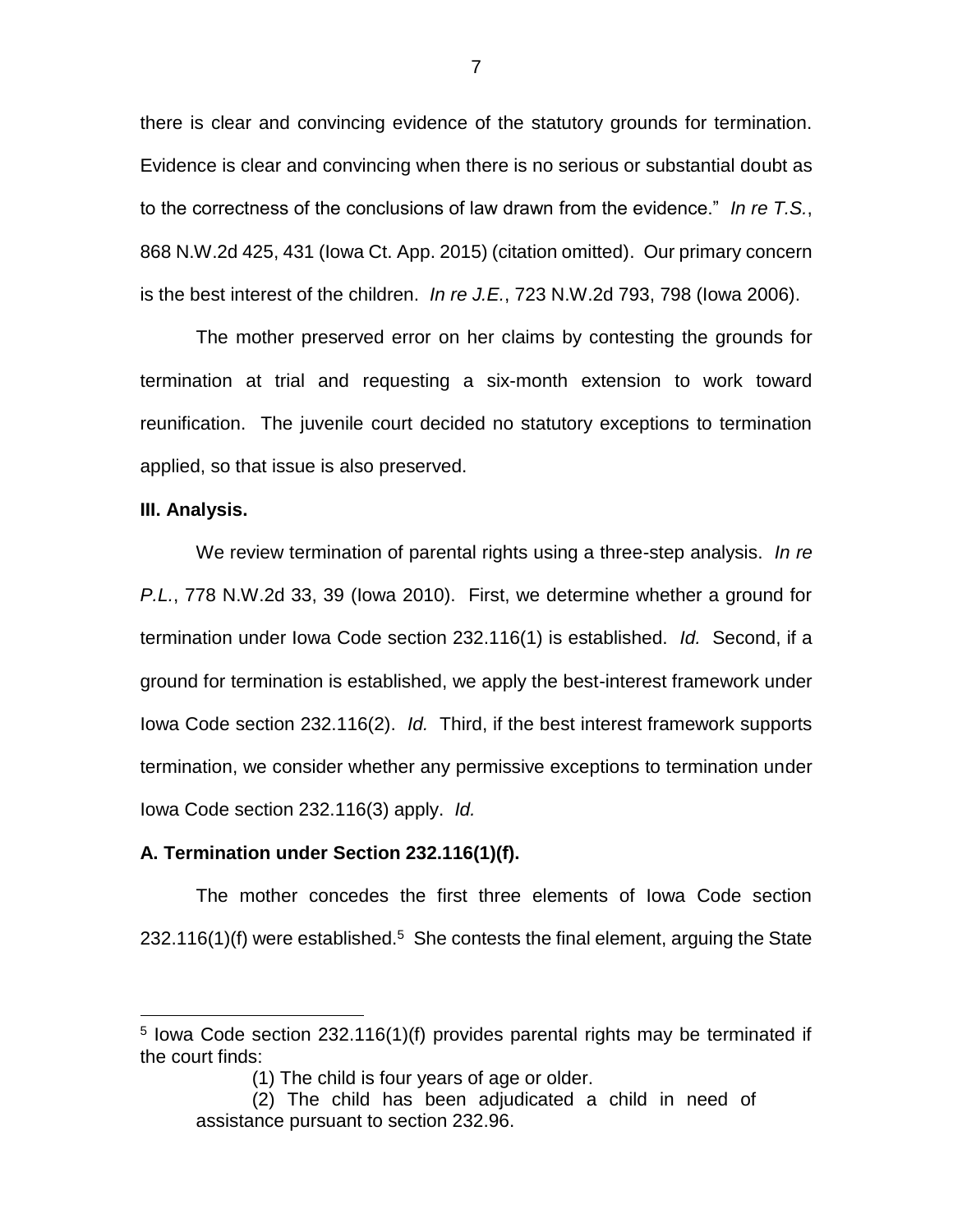failed to prove her children could not be returned to her care at the time of the termination hearing.

We have already detailed the mother's history of drug use, domestic violence, mental-health issues, and failure to properly supervise the children or attend to their needs. But there are also signs that the mother has made real progress since her last relapse in August 2020; she has consistently attended substance-abuse treatment and visits with the children, and she behaves appropriately during visits. She has been involved in some of the children's school and medical appointments and obtained a full-time job. Yet each time the mother made improvements with the concerns leading to removal of the children, progress has been short-lived. With that in mind, past performance can suggest the future care the parent might provide. *See In re A.A.G.*, 708 N.W.2d 85, 92 (Iowa Ct. App. 2005). And we note the progress is very recent with no proven record that the changes will last. *Id.*

Here, these positive developments come with a caveat; the juvenile court characterized her negative drug test results as "almost meaningless" and found the mother has unresolved substance-abuse issues that she has never openly acknowledged. Likewise, the juvenile court's suspicions of invalid test results were bolstered by the DHS worker's testimony. And there were examples of conflicts

 $\overline{a}$ 

<sup>(3)</sup> The child has been removed from the physical custody of the child's parents for at least twelve of the last eighteen months, or for the last twelve consecutive months and any trial period at home has been less than thirty days.

<sup>(4)</sup> There is clear and convincing evidence that at the present time the child cannot be returned to the custody of the child's parents as provided in section 232.102.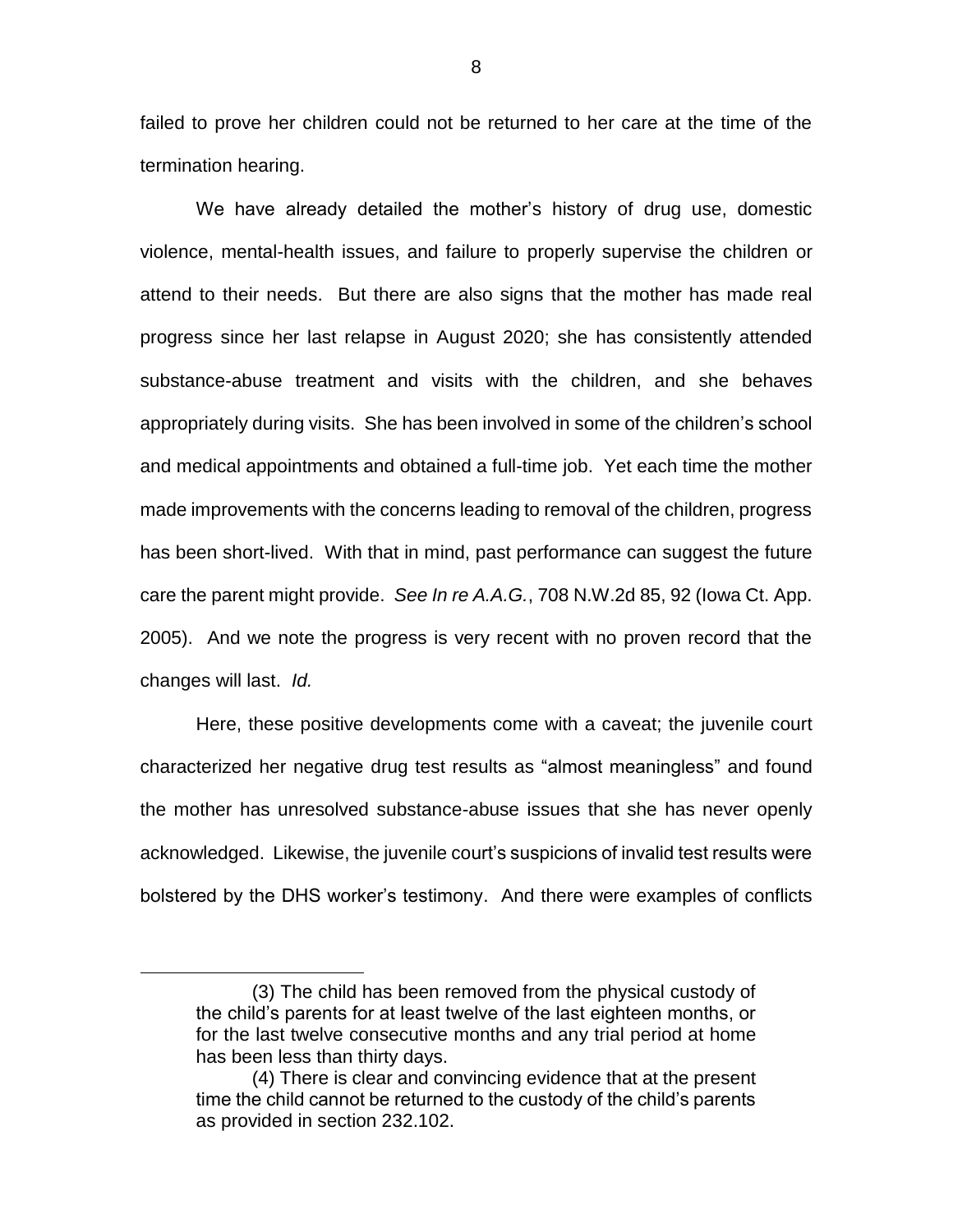between what the mother told the various counselors and social workers and what the mother did. "We are not bound by the juvenile court's findings of fact, but we do give them weight, especially in assessing the credibility of witnesses." *Id*. (quoting *In re D.W.*, 791 N.W.2d 703, 706 (Iowa 2010)). As of the termination hearing, the mother had not progressed past supervised visits, creating no assurance that she could successfully parent seven children. The children were comfortable and doing well in the foster placements. We are concerned that the mother has not yet faced her substance-abuse issues, let alone resolved them. And over the course of the involvement by DHS, the mother often was not present, neglected medical care issues over the cochlear implants that impacted educational advancement, and failed to recognize the children required mentalhealth counseling because of her behaviors. Thus, we find clear and convincing evidence that the children could not be returned to the mother's care at the time of the termination hearing under section 232.116(1)(f)(4). *See D.W.,* 791, N.W.2d at 707 (interpreting "at the present time" in the statute to mean "at the time of the termination hearing").

#### **B. Best-Interests Determination.**

Next we must determine whether termination is in the best interest of these children. In doing so, we look at the mother's past parenting efforts to discern her parenting capabilities in the future. *See In re L.H.*, 904 N.W.2d 145, 149 (Iowa 2017). These children have been removed from the mother, returned, and removed again. CINA adjudications have been closed, then reopened only months later. "It is well settled law that we cannot deprive [children] of permanency after the State has proved a ground for termination under section 232.116(1) by hoping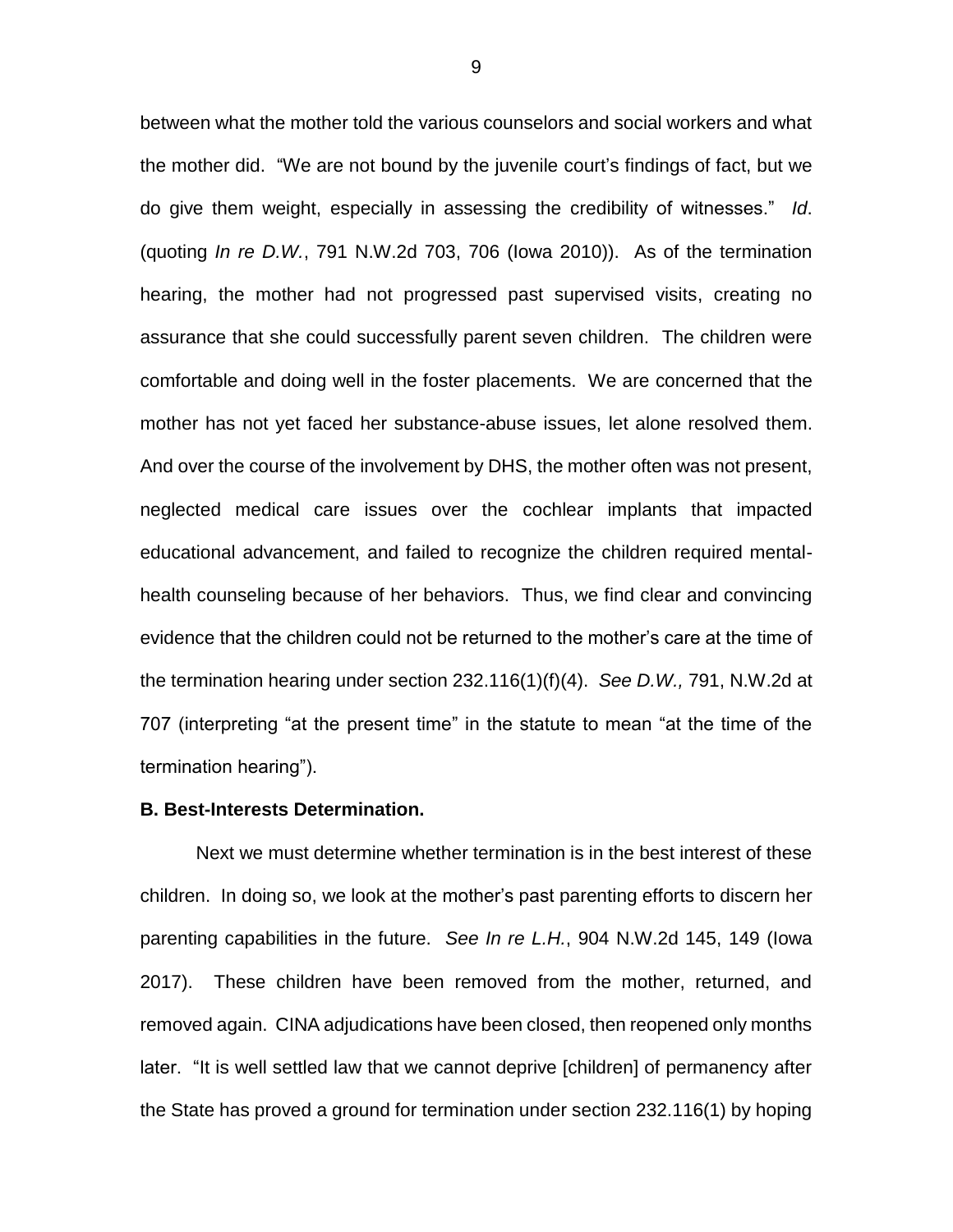someday a parent will learn to be a parent and be able to provide a stable home for the [children]." *P.L.*, 778 N.W.2d at 40. These children, three of them under the age of ten, have never had the stability they deserve. The DHS worker testified she had no concerns about the children's placements, stating, "[t]hey are overall being well taken care of where they are currently residing." The mother also admits the children are integrated into their respective foster homes. *See* Iowa Code § 232.116(2)(b). We agree with the juvenile court that termination is in their best interest.

#### **C. Request for a Six-Month Extension.**

To continue placement for six more months, a juvenile court must determine "the need for removal will no longer exist at the end of the extension." *A.A.G.*, 708 N.W.2d at 92. The children have been removed for over a year. Considering the mother's history of substance abuse, persistence in subverting drug-testing requirements, and her failure to consistently care for all seven children on her own, we have no confidence that the need for removal would cease in six months, given DHS involvement that stems back approximately eighteen years. At the end of a year of removal, we view these proceedings with a sense of urgency. *See In re C.B.*, 611 N.W.2d 489, 495 (Iowa 2000) (discussing urgency in the context of termination proceedings). We deny the mother's request for a six-month extension.

### **D. Statutory Exceptions to Termination.**

The mother directs us to two permissive exceptions to termination, Iowa Code section 232.116(3)(b) and (c). Section 232.116(3)(b) provides we need not terminate parental rights if "[t]he child is over ten years of age and objects to